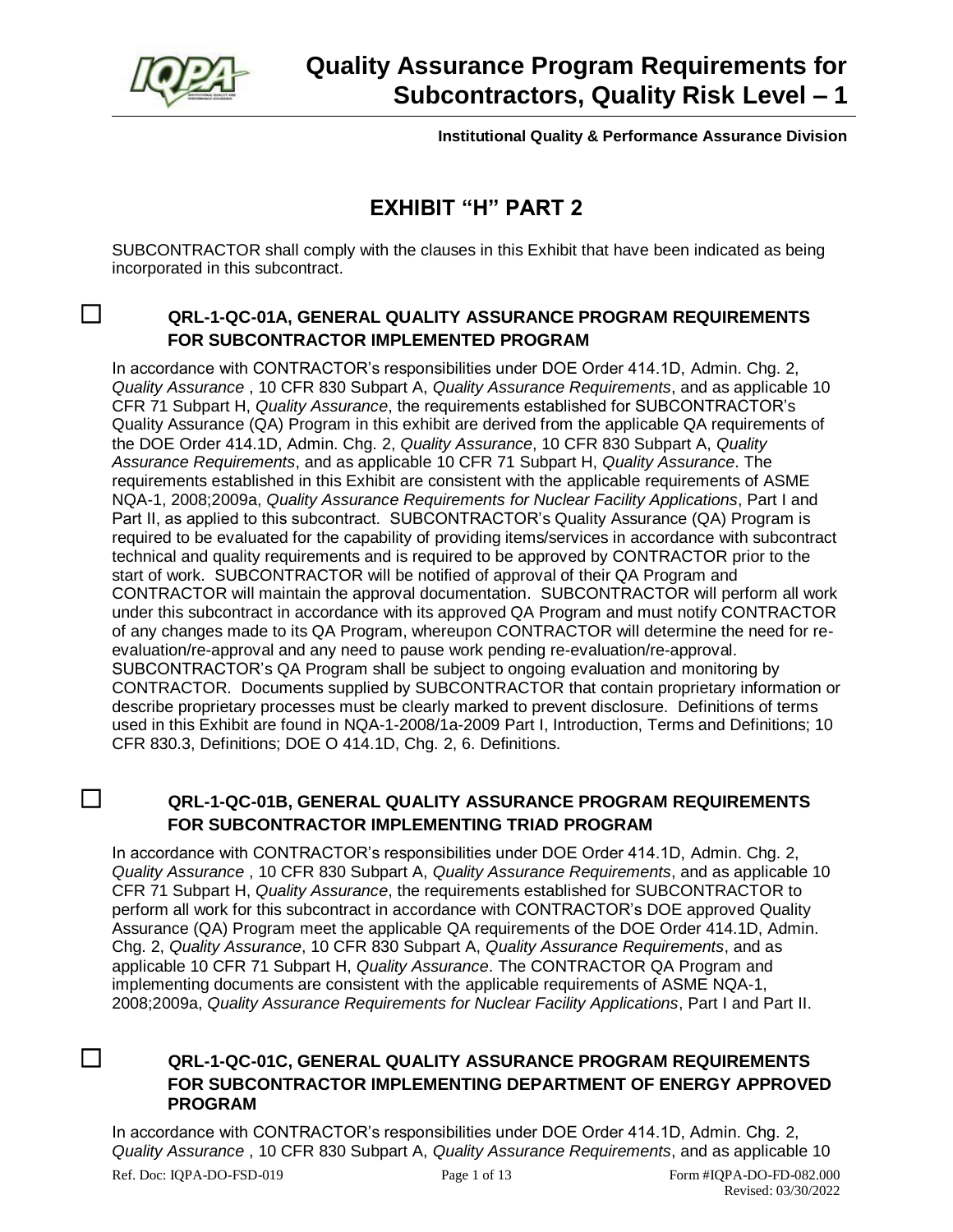

#### **Institutional Quality & Performance Assurance Division**

CFR 71 Subpart H, *Quality Assurance*, the requirements established for SUBCONTRACTOR to perform all work for this subcontract in accordance with SUBCONTRACTOR's DOE approved QA Program meet the applicable Quality Assurance requirements of the DOE Order 414.1D, Admin. Chg. 2, *Quality Assurance*, 10 CFR 830 Subpart A, *Quality Assurance Requirements*, and as applicable 10 CFR 71 Subpart H, *Quality Assurance*. SUBCONTRACTOR's QA Program and implementing documents must be consistent with the applicable requirements of ASME NQA-1, 2008;2009a (or newer), *Quality Assurance Requirements for Nuclear Facility Applications*, Part I and Part II, as applied through the DOE O 414.1D, Admin. Chg. 2, *Quality Assurance*.

#### ☐ **QRL-1-QC-02A, QUALITY ASSURANCE PROGRAM AND ORGANIZATION REQUIREMENTS FOR SUBCONTRACTOR IMPLEMENTED PROGRAM**

SUBCONTRACTOR must implement a Quality Assurance Program in accordance with NQA-1- 2008/1a-2009, Requirement 2, Quality Assurance Program, sections 100 through 300, and 500. SUBCONTRACTOR must establish an organization in compliance with NQA-1-2008/1a-2009 Requirement 1, Organization. Where NQA-1-2008/1a-2009 references "this Standard", or "this Part", or "portions thereof", replace that text with "the requirements of this subcontract as specified in the contract documents".

SUBCONTRACTOR must establish management processes to plan, schedule, and provide resources for work for CONTRACTOR such that quality is able to be achieved and delivery timelines are able to be met.

SUBCONTRACTOR must establish and maintain programs and/or procedures to plan and conduct independent assessments to measure the adequacy of work and quality program performance to CONTRACTOR requirements, and to promote improvement in the quality of items and/or services provided to CONTRACTOR. The program must include a process for ensuring that any assessment results are responded to, and action taken where appropriate to enhance quality and/or performance.

SUBCONTRACTOR must establish a process to ensure that organizations which perform independent assessments have sufficient authority, and freedom from line management of the assessed areas, to be able to independently reach conclusions regarding the acceptability and effectiveness of the assessed areas.

SUBCONTRACTOR must establish a process to ensure persons who perform independent assessments are technically qualified and knowledgeable in the areas to be assessed.

## ☐ **QRL-1-QC-02B, QUALITY ASSURANCE PROGRAM AND ORGANIZATION REQUIREMENTS FOR SUBCONTRACTOR IMPLEMENTING TRAID PROGRAM**

SUBCONTRACTOR must perform work for this subcontract in accordance with the CONTRACTOR Quality Assurance Program and any applicable local Quality Assurance Plans as defined in SD330, *LANL Quality Assurance Program*. Any items or services procured as a part of this subcontract must be purchased using CONTRACTOR procurement processes and methods of acceptance. SUBCONTRACTOR must perform work for this subcontract in accordance with CONTRACTOR organization requirements as defined in SD312, *LANL Management Models*, and clarified in this subcontract.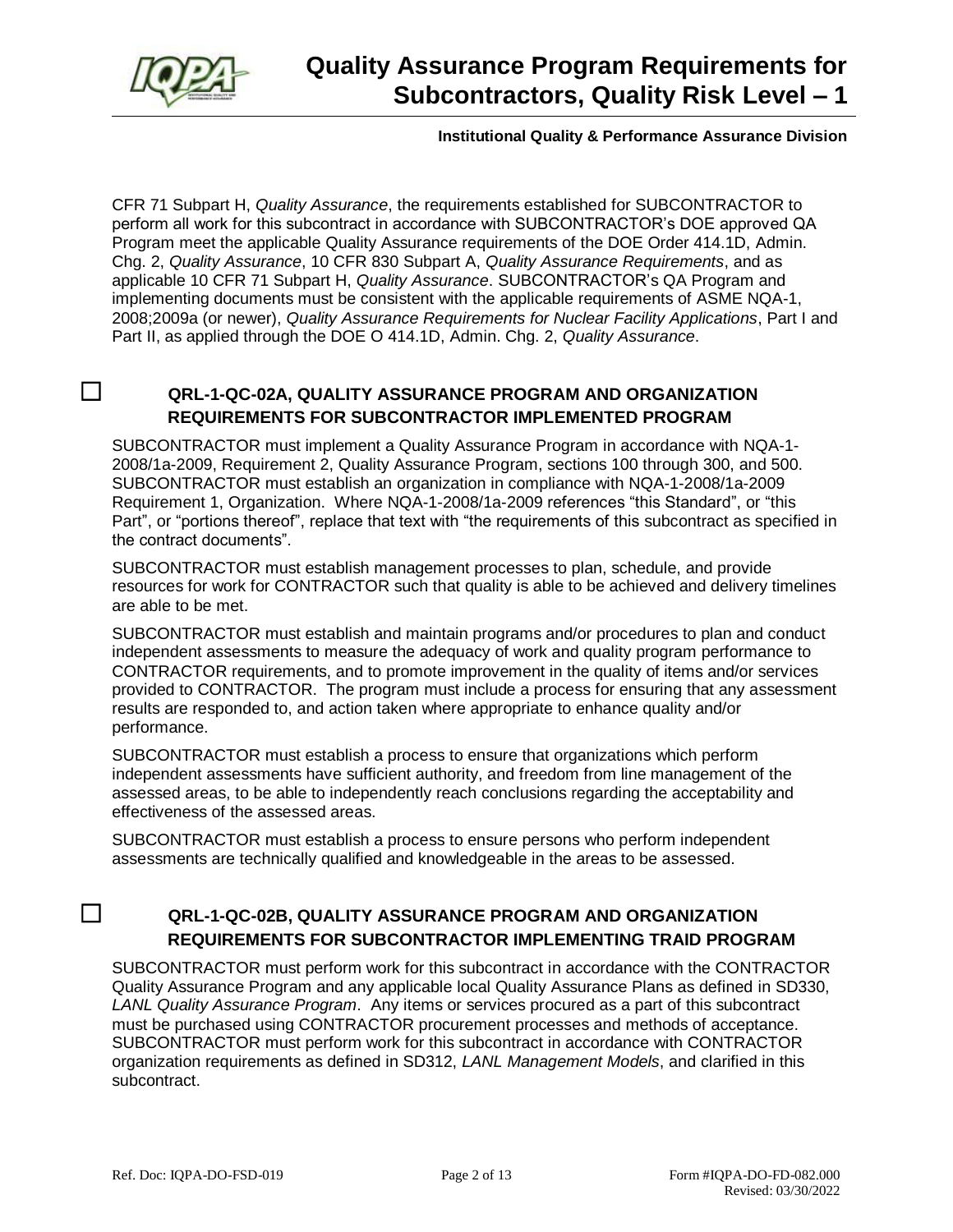

**Institutional Quality & Performance Assurance Division**

#### ☐ **QRL-1-QC-02C, QUALITY ASSURANCE PROGRAM AND ORGANIZATION REQUIREMENTS FOR SUBCONTRACTOR IMPLEMENTING DEPARTMENT OF ENERGY APPROVED PROGRAM**

SUBCONTRACTOR must perform work for this subcontract in accordance with their DOE approved QA program per the requirements of DOE O 414.1D, Admin. Chg. 2, *Quality Assurance*, and using applicable requirements from NQA-1-2008/1a-2009 (or newer) as implemented through their approved QA program.

#### ☐ **QRL-1-QC-02D, SUPPLEMENTARY QUALITY ASSURANCE PROGRAM REQUIREMENTS**

In addition to the requirements of this Exhibit, SUBCONTRACTOR must implement a Quality Assurance Program in accordance with applicable codes or standards as specified below.

Click or tap here to enter text.

#### ☐ **QRL-1-QC-02E, SUPPLEMENTARY QUALITY ASSURANCE PROGRAM REQUIREMENTS FOR SUBCONTRACTOR IMPLEMENTED CALIBRATION PROGRAM**

In addition to the requirements of this Exhibit, SUBCONTRACTOR must implement a QA program that meets the requirements of ISO/IEC-17025, *General Requirements for the Competence of Testing and Calibration Laboratories*, for the performance of calibration of measuring and test equipment (M&TE) provided to CONTRACTOR. If SUBCONTRACTOR is procuring these calibration services from a sub-tier subcontractor, then they must flow this requirement down to that supplier.

#### ☐ **QRL-1-QC-03, DESIGN**

SUBCONTRACTOR must implement a QA program which meets the applicable requirements of NQA-1-2008/1a-2009 Requirement 3 for any design activities providing inputs to items and/or services provided to CONTRACTOR. SUBCONTRACTOR must implement the applicable requirements of NQA-1-2008/1a-2009 Part II, Subpart 2.7 for any software design activities and/or any software used in support of design activities. SUBCONTRACTOR must develop shipping, handling, and storage requirements for items and/or assemblies they design in accordance with the applicable requirements of NQA-1-2008/1a-2009 Part II, Subpart 2.2.

SUBCONTRACTOR must establish a process to ensure that SUBCONTRACTOR:

- designs items and processes affecting the quality of items or services supplied to CONTRACTOR using sound engineering/scientific principles and appropriate standards.
- design activities are in accordance with any standards or requirements included or referenced in this subcontract.
- incorporates applicable requirements and design bases in design work and design changes for items and/or services delivered to CONTRACTOR.
- incorporates any requirements or design bases included or referenced in this subcontract.

Ref. Doc: IQPA-DO-FSD-019 Page 3 of 13 Form #IQPA-DO-FD-082.000 Revised: 03/30/2022 SUBCONTRACTOR must establish a process to identify and control design interfaces for design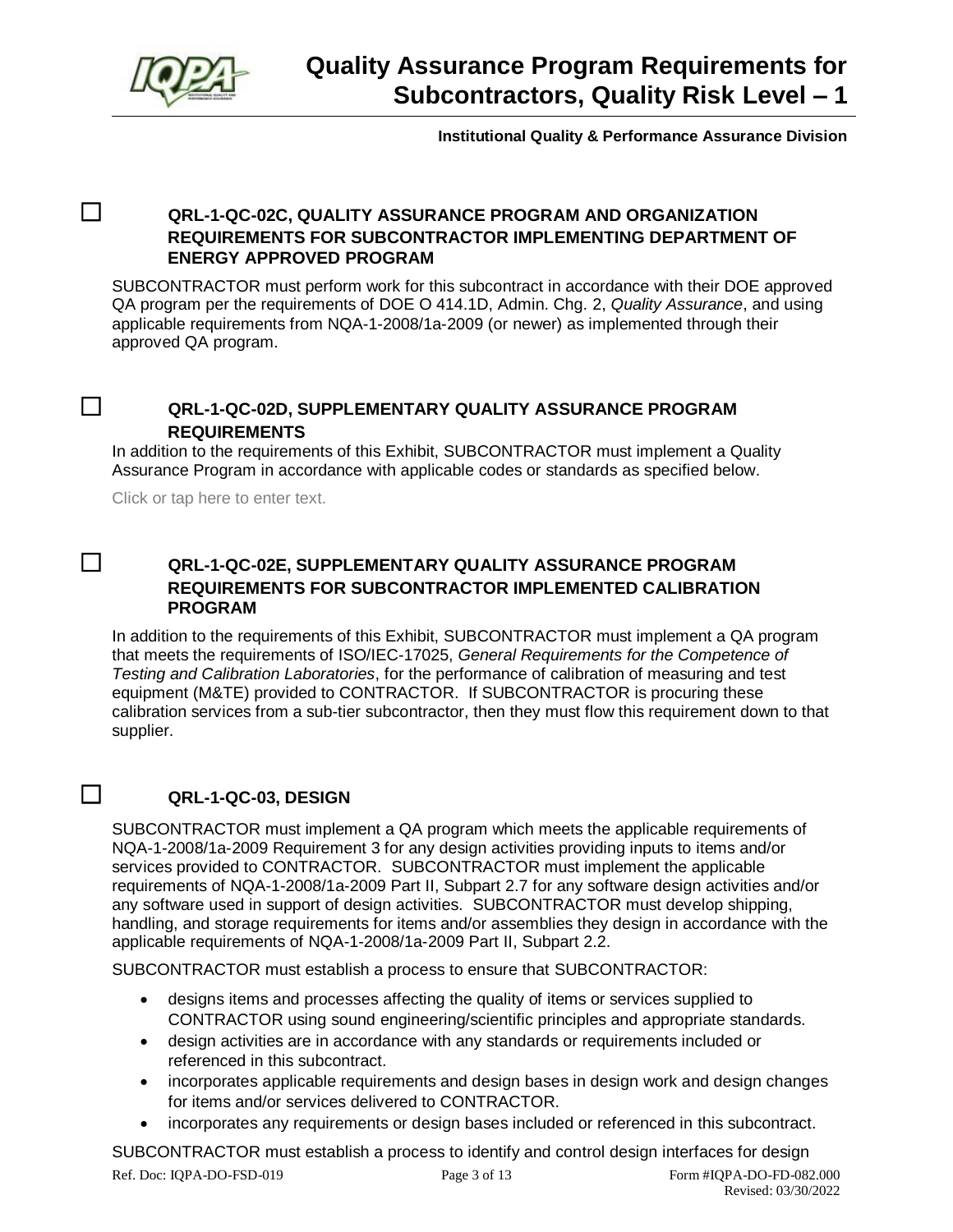

#### **Institutional Quality & Performance Assurance Division**

activities affecting items and/or services delivered to CONTRACTOR. SUBCONTRACTOR must establish a process for the validation and verification of designs affecting the quality of items and/or services delivered to CONTRACTOR for adequacy against the requirements of this subcontract. The process must ensure that personnel and organizations who perform validation and verification activities of designs affecting the quality of items and/or services delivered to CONTRACTOR are not the same personnel or functions who performed the design work. SUBCONTRACTOR must ensure that verification and validation of designs have been performed and the designs found to meet applicable requirements prior to approval and implementation of the designs. SUBCONTRACTOR must flow the requirements of this clause down to any sub-tier subcontractors who perform design activities for this subcontract.

## ☐ **QRL-1-QC-04, SUBCONTRACTOR GENERATED PROCUREMENT DOCUMENTS**

SUBCONTRACTOR must establish and implement a process to determine and flow down appropriate requirements to sub-tier subcontractors to ensure that technical and quality characteristics and requirements are met. SUBCONTRACTOR must define and flow down to any sub-tier suppliers a scope of work to include any technical requirements and the content of the applicable clauses from this exhibit based on the scope of work. The SUBCONTRACTOR's procurement documents must establish and clearly define the items and/or services and documentation to be delivered, and the requirements for documentation content. SUBCONTRACTOR's procurement documents must be reviewed by personnel defined in SUBCONTRACTOR's Quality Assurance Program. Revisions to procurement documents affecting the technical or quality requirements of the documents must be reviewed in the same manner as the original documents.

When SUBCONTRACTOR procures items from a sub-tier supplier that cannot meet the applicable clauses of this exhibit (hereafter referred to as a commercial sub-tier supplier), then the requirements of QRL-1-QC-04, QRL-1-QC-04A, QRL-1-QC-08, and QRL-1-QC-08A must be applied as follows. If the commercial sub-tier supplier is providing items or materials according to a design provided by CONTRACTOR, SUBCONTRACTOR must implement QRL-1-QC-04A and QRL-1-QC-08A instead of QRL-1-QC-04 and QRL-QC-08. If the commercial sub-tier supplier is providing items or materials according to a design controlled by SUBCONTRACTOR, SUBCONTRACTOR must implement QRL-1-QC-04A and QRL-1-QC-08.

When SUBCONTRACTOR procures services from a commercial sub-tier supplier, then SUBCONTRACTOR must implement QRL-1-QC-04A and QRL-1-QC-08A instead of QRL-1-QC-04 and QRL-1-QC-08.

## ☐ **QRL-1-QC-04A, SUBCONTRACTOR GENERATED PROCUREMENT DOCUMENTS (Commercial Supply Chain)**

If QRL-1-QC-04 is applied to this contract, then this QC is applicable as described in QRL-1-QC-04. SUBCONTRACTOR must establish and implement a process to determine and flow down appropriate requirements to sub-tier subcontractors to ensure that technical and quality requirements are met. SUBCONTRACTOR must define and flow down to any sub-tier suppliers a scope of work to include any technical requirements and QA program requirements necessary to provide reasonable assurance of the acceptability of sub-tier subcontractor items and/or services.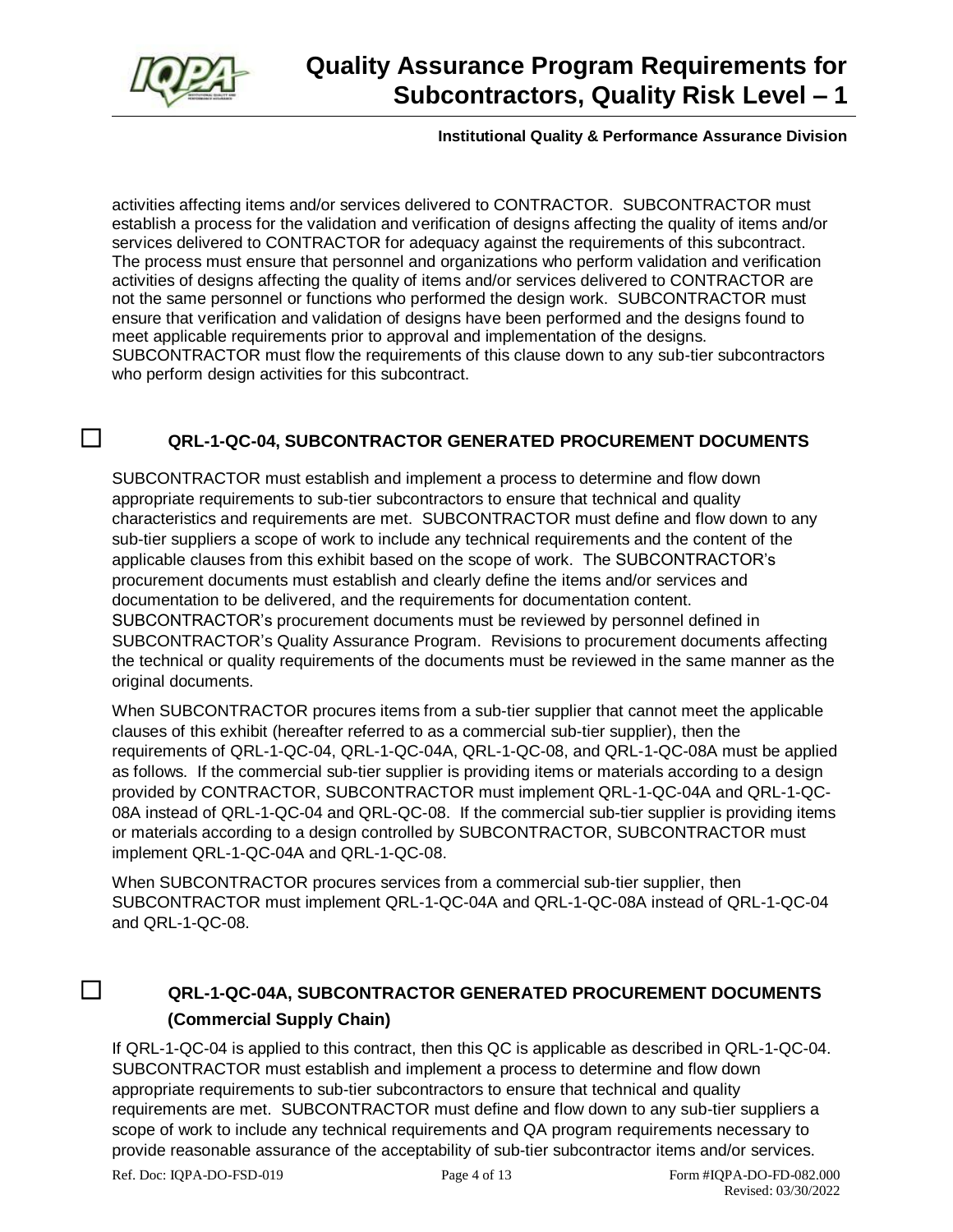

#### **Institutional Quality & Performance Assurance Division**

The SUBCONTRACTOR's procurement documents must establish and clearly define the items and/or services and documentation to be delivered, and the requirements for documentation content. SUBCONTRACTOR's procurement documents must be reviewed by personnel defined in SUBCONTRACTOR's Quality Assurance Program. Revisions to procurement affecting the technical or quality requirements of the documents must be reviewed in the same manner as the original documents.

#### ☐ **QRL-1-QC-05, CONTROL OF QUALITY AFFECTING ACTIVITIES**

SUBCONTRACTOR must establish and implement a process to identify, to determine methods for the control of, and to verify acceptance criteria for activities that affect the quality of items and/or services provided to CONTRACTOR. SUBCONTRACTOR must consider at a minimum the activities controlled through this Exhibit as quality affecting. The identification of, the methods of control for, and the associated acceptance criteria for those activities affecting quality must be documented. Activities that are determined to affect quality must be performed consistent with applicable technical standards, specifications, administrative controls, and any other hazard controls adopted to meet regulatory or contract requirements, and according to established and documented instructions, procedures, and/or drawings as appropriate to control the activities. Such instructions, procedures, and/or drawings must include or reference the acceptance criteria for determining if the activities they describe have been satisfactorily accomplished. The level of detail and instruction must be commensurate with, and reference as applicable, the required proficiency of workers, the complexity of the work, and the importance of ensuring consistent and acceptable results. The proficiency of workers and the necessary training and qualifications to perform designated activities affecting quality must be determined in accordance with NQA-1-2008/1a-2009 Requirement 2 sections 200, 201, 202, and 300 and documented as part of the identified controls associated with activities affecting quality. When SUBCONTRACTOR uses inspections as a method of control for quality affecting activities, the inspections must be performed in accordance with the applicable requirements of NQA-1-2008/1a-2009 Requirement 10, *Inspection*. When SUBCONTRACTOR uses tests as a method of control for quality affecting activities, the tests must be performed in accordance with the applicable requirements of NQA-1-2008/1a-2009 Requirement 11, *Test Control*.

#### ☐ **QRL-1-QC-06, DOCUMENT CONTROL**

SUBCONTRACTOR's QA Program must address configuration control of subcontract requirements, including CONTRACTOR approval of substitutions and configuration control of any provided CONTRACTOR procedures, specifications, or other requirement documents.

SUBCONTRACTOR must establish and implement a process to identify and control documents including procedures, drawings, work control documents. This process must define the processes to prepare, review, approve, revise as necessary, and distribute controlled documents. The personnel responsible for those tasks and the required levels of authority for document approval must also be defined. The process must ensure that controlled documents are available in the appropriate revision at the location(s) where the associated work is being performed. The process must establish and implement a method of ensuring that the correct documents and revisions are used to perform work.

#### ☐ **QRL-1-QC-07, SUPPLIER EVALUATION AND SELECTION**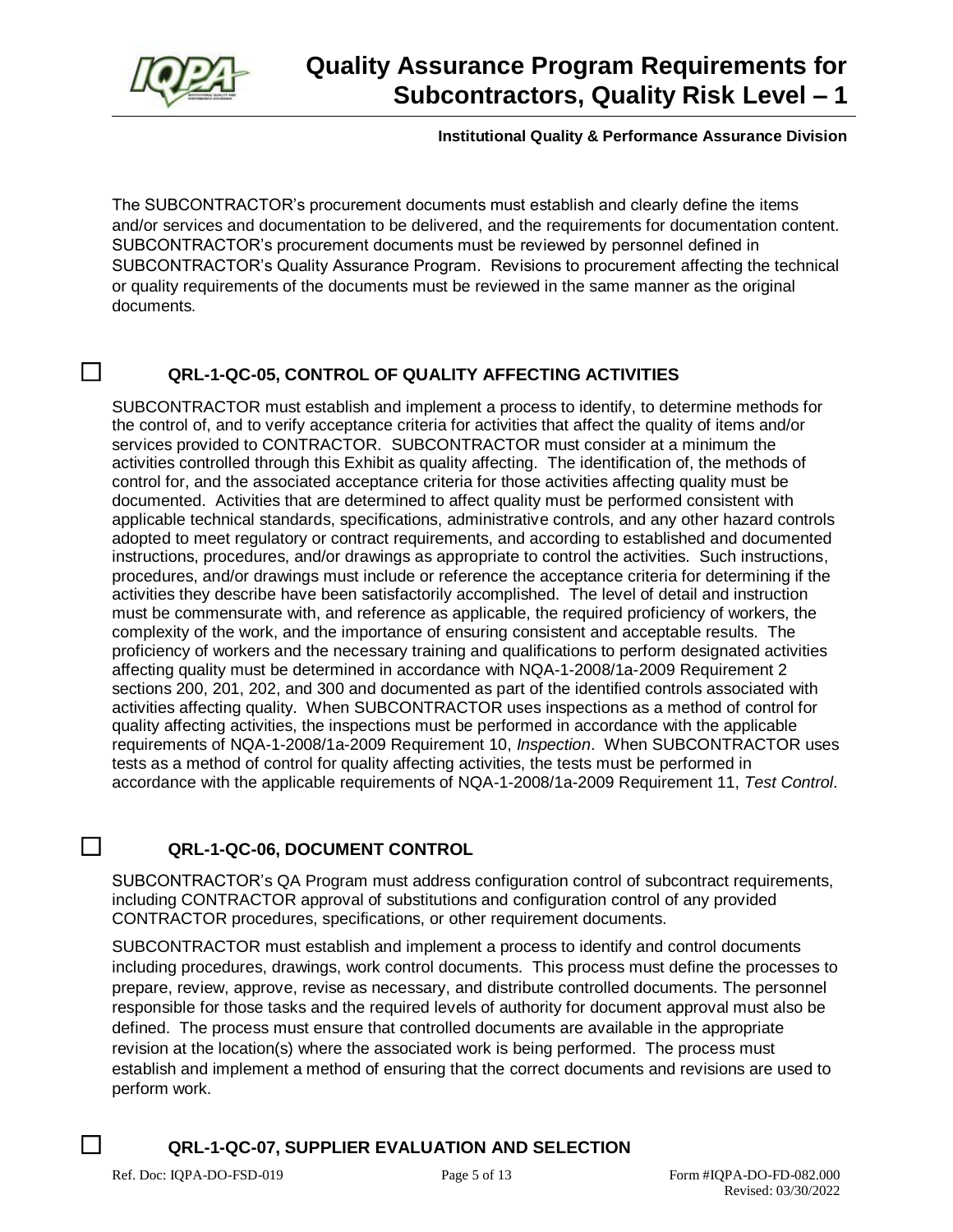

#### **Institutional Quality & Performance Assurance Division**

SUBCONTRACTOR must establish and implement a process to evaluate sub tier subcontractors who will provide items and/or services affecting the quality of items and/or services SUBCONTRACTOR will provide to CONTRACTOR. The remaining requirements of this clause are not applicable if items from the sub tier being evaluated will be accepted using clause QRL-1-QC-08A, *Subcontractor Acceptance of Items/Service (Commercial Supply Chain)*. These evaluations must ensure that sub tier subcontractors have adequate technical capability and quality assurance controls in place to be able to provide items and/or services which meet the applicable technical and quality requirements of this contract prior to procuring items/services from those sub-tier suppliers. The process must provide reasonable assurance that the sub-tier subcontractor has the capability and programs in place to meet the requirements for the work they will perform. Evaluations of subtier suppliers must be documented and must be conducted through an on-site evaluation of the subtier's capabilities and quality program. Once SUBCONTRACTOR has established a documented history of a sub-tier supplier's ability to successfully provide items/services that meet specified requirements, an evaluation may be conducted via a review of the sub-tier supplier's quality records if the records can objectively demonstrate the sub-tier's ability to meet the requirements of this subcontract.

## ☐ **QRL-1-QC-08, SUBCONTRACTOR ACCEPTANCE OF ITEMS/SERVICES**

SUBCONTRACTOR must establish and implement processes to evaluate and document the conformance and acceptability of items and/or services provided by sub tier subcontractors that affect the quality of items or services SUBCONTRACTOR will provide to CONTRACTOR for this subcontract. Methods of acceptance for items must be in accordance with NQA-1-2008/1a-2009, Part I, Requirement 7, *Control of Purchased Items and Services*, sections 400 – 600 as selected by SUBCONTRACTOR for each procurement and as applicable. When SUBCONTRACTOR uses receiving inspection as a method of acceptance, SUBCONTRACTOR must meet the applicable requirements of NQA-1-2008/1a-2009, Part I, Subpart 2.2, sections 500 through 503.3.

## ☐ **QRL-1-QC-08A, SUBCONTRACTOR ACCEPTANCE OF ITEMS/SERVICES (Commercial Supply Chain)**

SUBCONTRACTOR must establish and implement processes to evaluate and document the conformance and acceptability of items and/or services provided by commercial sub tier subcontractors which affect the quality of items or services SUBCONTRACTOR will provide to CONTRACTOR for this subcontract. Methods of evaluating and documenting the conformance and acceptability of such items/services must be according to NQA-1-2008/1a-2009, Part II, Subpart 2.14, *Quality Assurance Requirements for Commercial Grade Items and Services*, sections 500 – 700, and section 800 excluding bullet (c). SUBCONTRACTOR must develop a dedication plan for each item, group of like items, or service to be accepted from sub-tier subcontractors. If critical characteristics and their acceptance criteria are specified in this contract, then dedication plans must use those critical characteristics and acceptance criteria. If the contract does not specify critical characteristics and acceptance criteria then SUBCONTRACTOR must use the specified or referenced design criteria to identify the critical characteristics and use the design parameters to determine the acceptance criteria and tolerances. Definitions for dedications are provided in NQA-1- 2008/1a-2009, Part II, Subpart 2.14, section 101.

#### ☐ **QRL-1-QC-09, CERTIFICATION PROGRAM**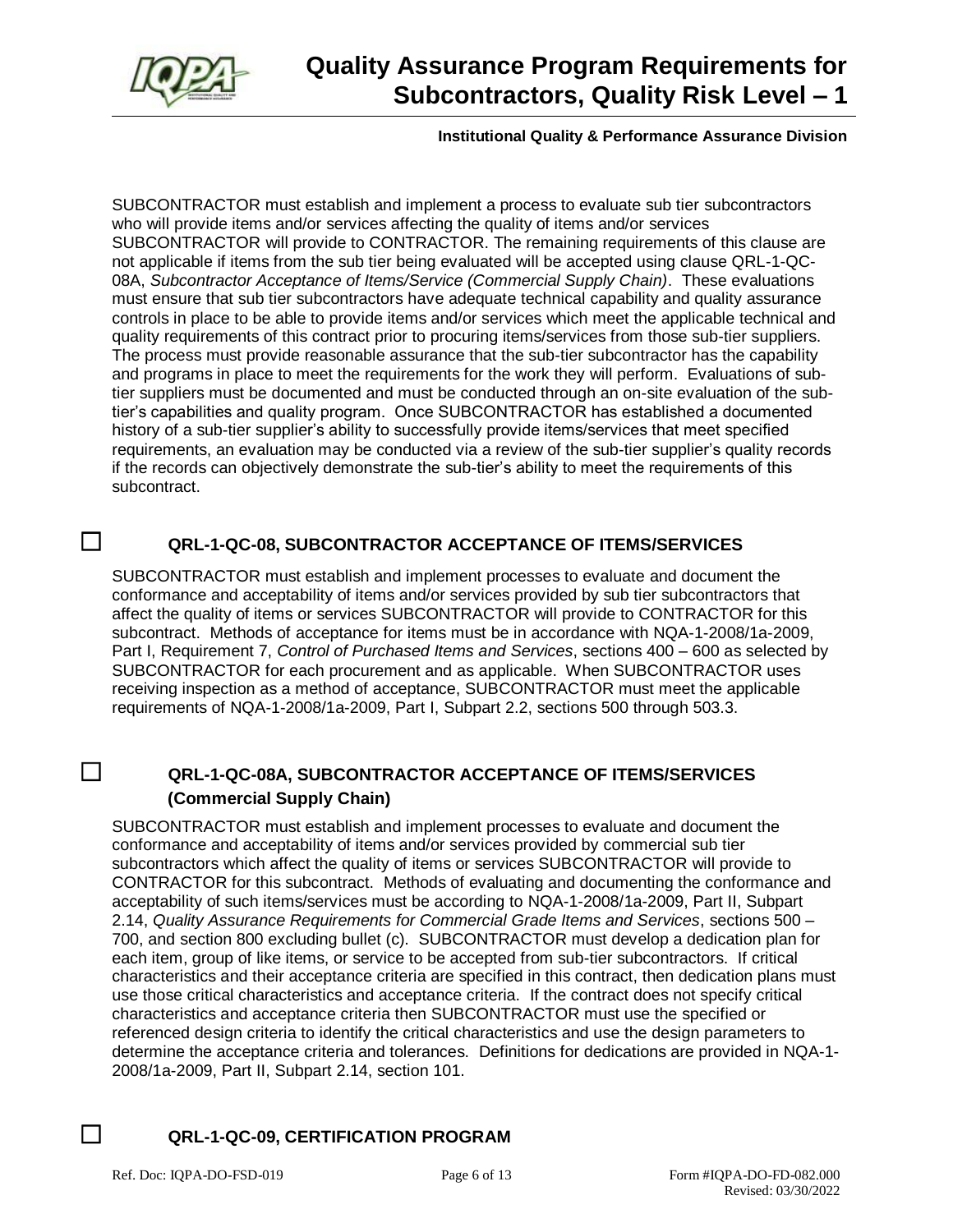

#### **Institutional Quality & Performance Assurance Division**

SUBCONTRACTOR must establish, document, and implement a certification system for the items and/or services they provide including the procedures for the certification activities and generation of the certificate, and the administrative procedures for review and approval of the certificate. Certificates must:

- a) identify the material(s) or items and/or services being certified traceable to the items delivered;
- b) identify the processes used to certify the materials, items, and/or services;
- c) identify the specific requirements of the procurement that are certified to have been met;
- d) identify any approved changes and/or deviations from the contract, and describe or reference any requirements that have not been met.

## ☐ **QRL-1-QC-10, SUBCONTRACTOR OBLIGATION TO VERIFY CONFORMANCE**

Using authorized personnel, SUBCONTRACTOR must verify that items or services offered under this subcontract to CONTRACTOR for acceptance comply with the subcontract requirements prior to offering them for acceptance. Any modifications, repairs, or replacements of items after final inspection/test/verification by SUBCONTRACTOR require re-inspection, retesting, or re-verification as appropriate to verify acceptability.

## ☐ **QRL-1-QC-11, PROCUREMENT RECORDS**

SUBCONTRACTOR must generate and maintain records for the performance of their Supplier Evaluation and Selection (QRL-1-QC-07) and acceptance of items/services (QRL-1-QC-08 / 08A) activities as defined in QRL-1-QC-23 and QRL-1-QC-24.

#### ☐ **QRL-1-QC-12, RIGHT OF ACCESS**

SUBCONTRACTOR must provide CONTRACTOR and/or DOE/NNSA access to SUBCONTRACTOR's facilities and records to conduct evaluations of SUBCONTRACTOR's quality systems and verify compliance with subcontract requirements as well as access to conduct inspection and/or testing of items and/or services to assure conformance with subcontract requirements. SUBCONTRACTOR must contractually flow this right of access down to any sub-tier suppliers.

#### ☐ **QRL-1-QC-13, IDENTIFICATION AND CONTROL OF ITEMS**

Ref. Doc: IQPA-DO-FSD-019 Page 7 of 13 Form #IQPA-DO-FD-082.000 Revised: 03/30/2022 SUBCONTRACTOR must establish and implement processes to establish, maintain and document traceability of materials and components to their specific end use. These processes must implement physical markings of materials and components except where determined impractical or insufficient. When such a determination is documented, additional controls must be established, documented, and implemented such as physical separation or procedural controls. Methods of identification and/or traceability must be in accordance with any codes, standards, or specifications invoked by CONTRACTOR procurement requirements. If materials or components have limited calendar or operating life or cycles, these items must be identified as having limited calendar or operating life or cycles and controls must be established to ensure that only items that have not expired are used. Controls must also be established and implemented for limited calendar or operating life or cycle items as appropriate such as maintenance and, if necessary, replacement of markings and labels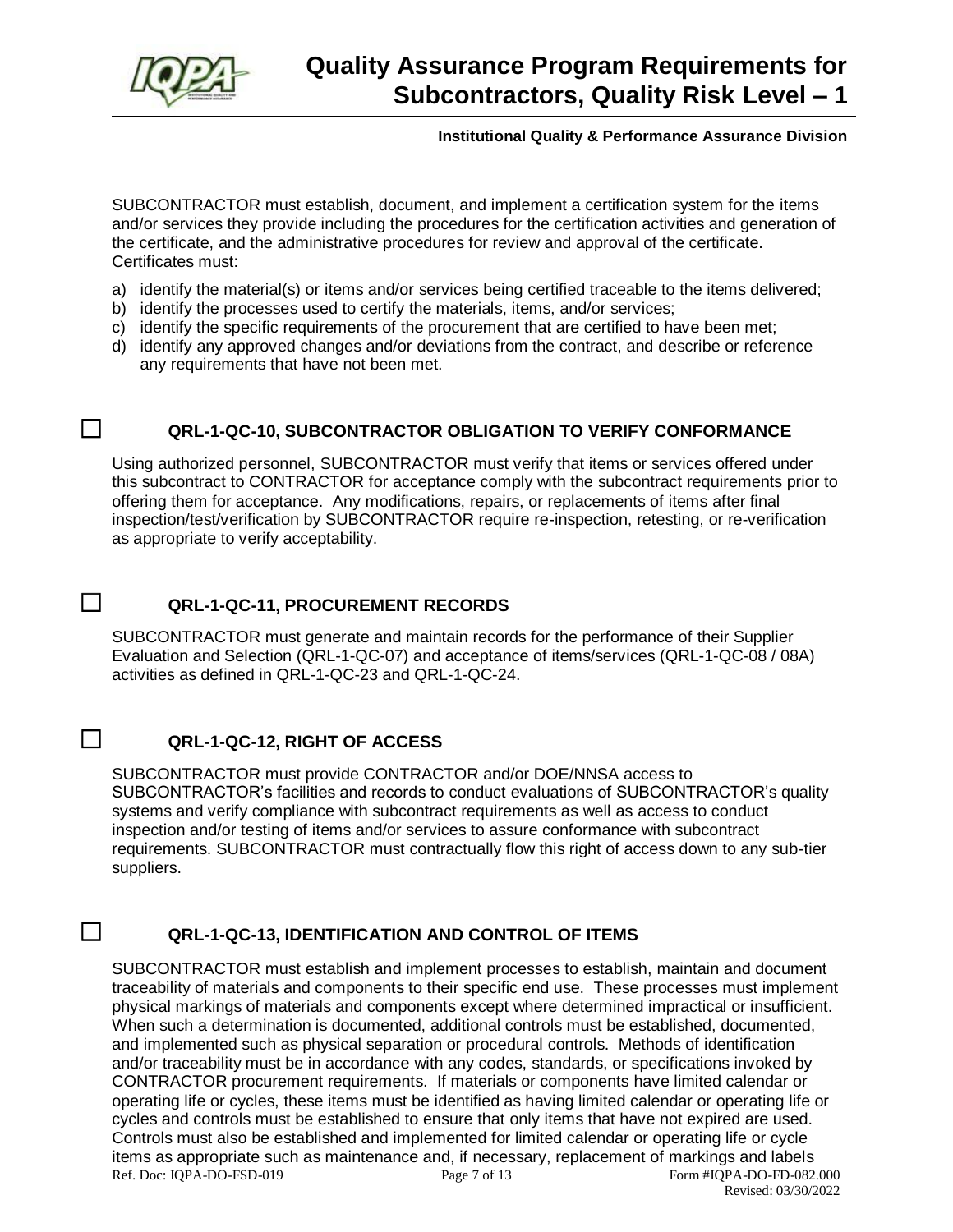

#### **Institutional Quality & Performance Assurance Division**

and environmental controls. Item(s) or assemblies provided to CONTRACTOR under this subcontract that are not installed by SUBCONTRACTOR must be identified either on the item(s) or on the item packaging such that each item is easily identified as a part of the contract. This may include permanent labeling or non-permanent labels or writing as appropriate and/or defined in this subcontract.

## ☐ **QRL-1-QC-14, IDENTIFICATION AND CONTROL OF SPECIAL PROCESSES**

SUBCONTRACTOR must establish a process to identify special processes. A special process is one where the quality of the item or service is highly dependent on the skill of the worker and/or the control of the procedure and for which the quality of the work cannot be readily determined by nondestructive inspection or test. SUBCONTRACTOR must identify any special processes which control or verify the quality of the item(s) or service(s) they will provide to CONTRACTOR and must establish methods to control those special processes to ensure quality is achieved. Methods of control must be documented, must specify the procedures, personnel, and equipment qualification requirements, and must include the conditions necessary such as the equipment, parameters, environment, and calibration requirements. SUBCONTRACTOR must maintain records demonstrating the qualification of personnel, processes, and equipment as applicable to the processes. Persons performing Nondestructive Examination (NDE) must be qualified and certified according to ASME NQA-1-2008/1a-2009, Requirement 2, sections 300, 301, 302, 400, and 500.

## ☐ **QRL-1-QC-15, CONTROL OF INSPECTION**

SUBCONTRACTOR must establish and maintain an inspection program to verify the conformance of items or activities to the specified requirements in the procurement documents. The program must establish the processes and methods used to establish and document inspection plans, perform inspections, and document results, and report on the final acceptability of the inspected item(s). Inspection plans must identify characteristics to be inspected, methods of inspection, and the acceptance criteria to be used. Sampling plans used to determine acceptance of lots of items must be approved by CONTRACTOR prior to executing the sampling plan. Inspection records must be maintained which at a minimum identify the item inspection, date of inspection, inspector(s) who performed the inspection, type of observation(s), results or acceptability of the inspection(s), reference to any nonconformance associated with the item(s) inspected. Persons performing inspections to verify conformance of items or activities must be independent from the work being verified and must be qualified and certified according to ASME NQA-1-2008/1a-2009, Requirement 2, sections 300, 302, 400, and 500.

#### ☐ **QRL-1-QC-16, TEST CONTROL**

SUBCONTRACTOR must establish and maintain a testing program to verify the conformance of item(s) and/or computer program(s) to the requirements specified in the subcontract documents. The testing program must establish the processes and methods used to evaluate and document test plans; methods used to control test parameters; test performance procedures; and methods to document results for tests including reporting on the final acceptability of the item(s) and/or software tested.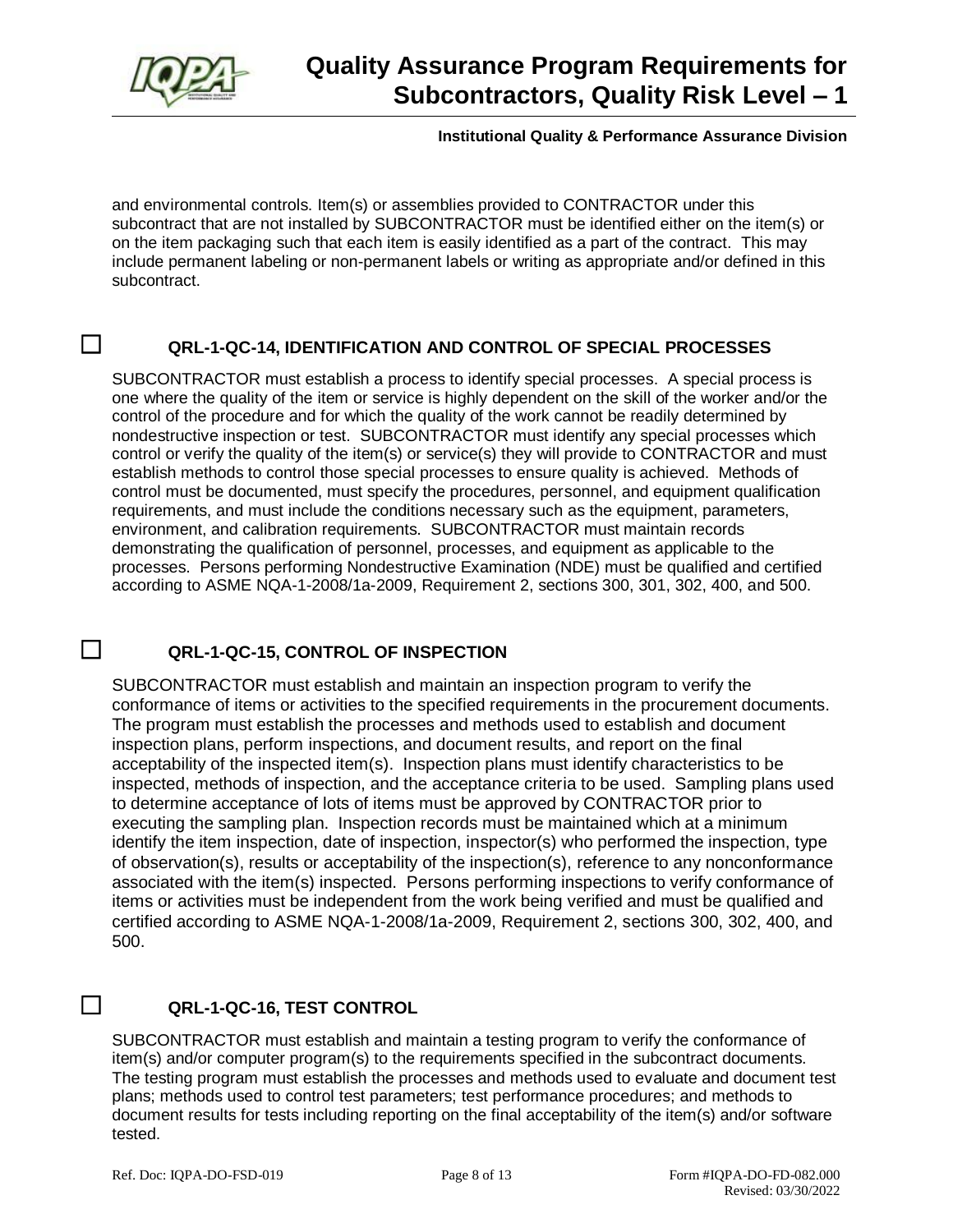

#### **Institutional Quality & Performance Assurance Division**

For testing of items other than software, test plans must identify required controls such as environmental conditions and the tools and equipment required to be able to conduct the test in such a manner to fulfill test requirements and acceptance criteria as established in the subcontract documents. Procedures used to perform tests must reference or include requirements for; test configuration and test objectives, ensuring that any environmental conditions are met, ensuring that appropriately trained and qualified personnel use appropriately selected and calibrated equipment and tools, and for establishing methods of data acquisition. This may be accomplished in whole or in part by referencing appropriate ASTM methods, equipment instructions, or other methods as appropriate.

For testing of software, a testing program meeting the applicable requirements of NQA-1-2008/1a-2009, Part I, Requirement 11, sections 400, 600, and 602 must be established and implemented in addition to the applicable requirements of this clause.

Test results must be documented and evaluated by a defined responsible authority to ensure that requirements for the test have been met. The program must establish and maintain test records including, at a minimum: item(s) tested, date of test(s), personnel or data recorder who recorded the results of the test(s), type of test(s) and observations performed, the results of the test(s) including the acceptability of the test(s) and item(s) tested, reference to any item nonconformances or test deviations identified, and identification of the person evaluating the test results for compliance to established requirements.

Software used to perform or support the testing of items and/or other software for this subcontract must be controlled according to the applicable requirements of NQA-1-2008/1a-2009 Part II, Subpart 2.7.

Persons performing tests to verify conformance of items or activities must be independent from the work being verified and must be qualified and certified according to ASME NQA-1-2008/1a-2009, Requirement 2, sections 300, 302, 400, and 500.

## ☐ **QRL-1-QC-17, CONTROL OF MEASURING AND TEST EQUIPMENT**

SUBCONTRACTOR must establish and maintain a program to ensure that tools, gauges, instruments and other measuring and test equipment (M&TE) used to verify or control the quality of items or services are appropriately controlled, calibrated and/or adjusted, and maintained to ensure accuracy and validity of the data gathered. The program must establish processes to ensure that appropriate M&TE is selected based on the type, range, required accuracy, and tolerances required, and to ensure that any special parameters for the use of the M&TE is met, such as environmental conditions. M&TE used to verify or control quality must be calibrated at specified intervals or whenever its accuracy is suspect. Calibrations must be performed with appropriate equipment that is traceable to recognized national and/or international standards and in accordance with established procedures. Calibration procedures must specify or reference required accuracy, methods to be used, and the frequency of calibration based on the type and stability of the equipment to be calibrated and the required accuracy. M&TE must be appropriately marked or labeled to establish traceability for calibration and to indicate the calibration status. The as found condition of M&TE must be verified prior to calibration and recorded. Traceability must be established between: (1) M&TE used to verify quality and its use(s), and (2) the items verified to the M&TE used. If the quality of an item or service is found to be nonconforming, any M&TE used to verify that quality must be evaluated for conformance. If M&TE used to verify quality is found to be out of tolerance or otherwise indeterminate, the quality of any items or services it was used to verify since its last acceptable calibration must be evaluated. If impacts are found to the quality of items and/or services that have been delivered to CONTRACTOR, the SUBCONTRACTOR must notify CONTRACTOR of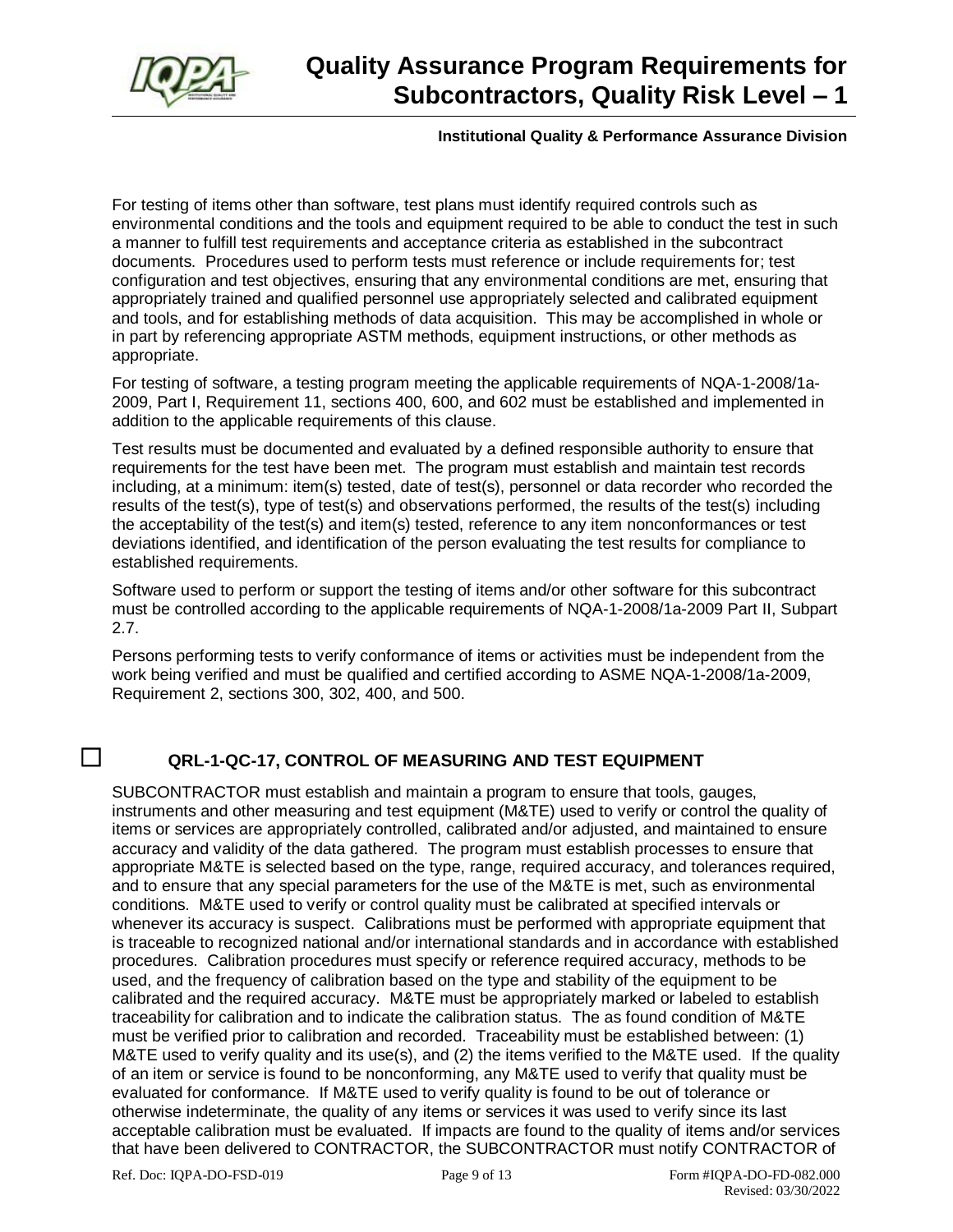

#### **Institutional Quality & Performance Assurance Division**

those impacts within seven (7) calendar days. SUBCONTRACTOR must generate and retain records of calibration and M&TE use such that the calibration data and information can be used to verify conformance to applicable subcontract requirements.

#### ☐ **QRL-1-QC-18, HANDLING, STORAGE, AND SHIPPING**

SUBCONTRACTOR must establish and maintain processes and/or procedures to ensure that items provided under this subcontract are not damaged or lost, and to minimize deterioration during handling, storage, cleaning, packaging, and shipping. SUBCONTRACTOR must establish processes to evaluate and identify items that require unique or extra controls or protective measures due to sensitivity, value, or perishability of items. Items must be marked and/or labeled as necessary to adequately maintain and preserve the item, such as when special environments are present or when an item has special controls in place. SUBCONTRACTOR must identify the need for any special handling tools and/or equipment to meet this requirement and must control those tools and equipment as necessary to include inspecting and/or testing them at specified time intervals or prior to use. Special handling tools are defined as those that meet the description in NQA-1-2008/1a-2009, Part II, Subpart 2.15, *Quality Assurance Requirements for Hoisting, Rigging, and Transporting of Items for Nuclear Power Plants*, section 303, *Special Design Equipment*.

#### ☐ **QRL-1-QC-19, ITEM STATUS CONTROL**

SUBCONTRACTOR must establish and maintain processes to ensure that the status of items provided under this subcontract are identified either through marking or labeling of the items or in documents traceable to the items. This process must ensure that required inspections and tests are performed and that items are not inadvertently installed, used, or operated without required inspections and tests having been performed. The process must also establish the authority to determine whether a required inspection, test, or other process has been adequately performed and is acceptable. Methods of identification must include physical location of items, tags, labels, markings, shop travelers, stamps, inspection records, or other suitable and documented means.

#### ☐ **QRL-1-QC-20, NONCONFORMING ITEMS**

SUBCONTRACTOR must establish and maintain a process to identify, control, evaluate, and resolve nonconformances with items and/or services provided under this subcontract. The process must include provisions for providing notification to CONTRACTOR of the nature of the nonconformance as well as recommendations for resolving the issue. Nonconforming items must be controlled by the SUBCONTRACTOR pending an approved disposition by CONTRACTOR. Nonconforming items must be identified by legible and non-detrimental marking or tagging either on the item or its container. When possible, items should be segregated and when not possible other methods established, documented, and used to control the item(s). Items that have been reworked must be reexamined in accordance with the original acceptance criteria. Repaired items must be reexamined in accordance with acceptance criteria provided by CONTRACTOR for the repaired condition. If SUBCONTRACTOR is the designer of the item(s), they must provide evaluations, disposition recommendations, and technical justifications, as applicable, to CONTRACTOR made by personnel with demonstrated competence in the area of evaluation, adequate understanding of applicable requirements, and access to pertinent background information.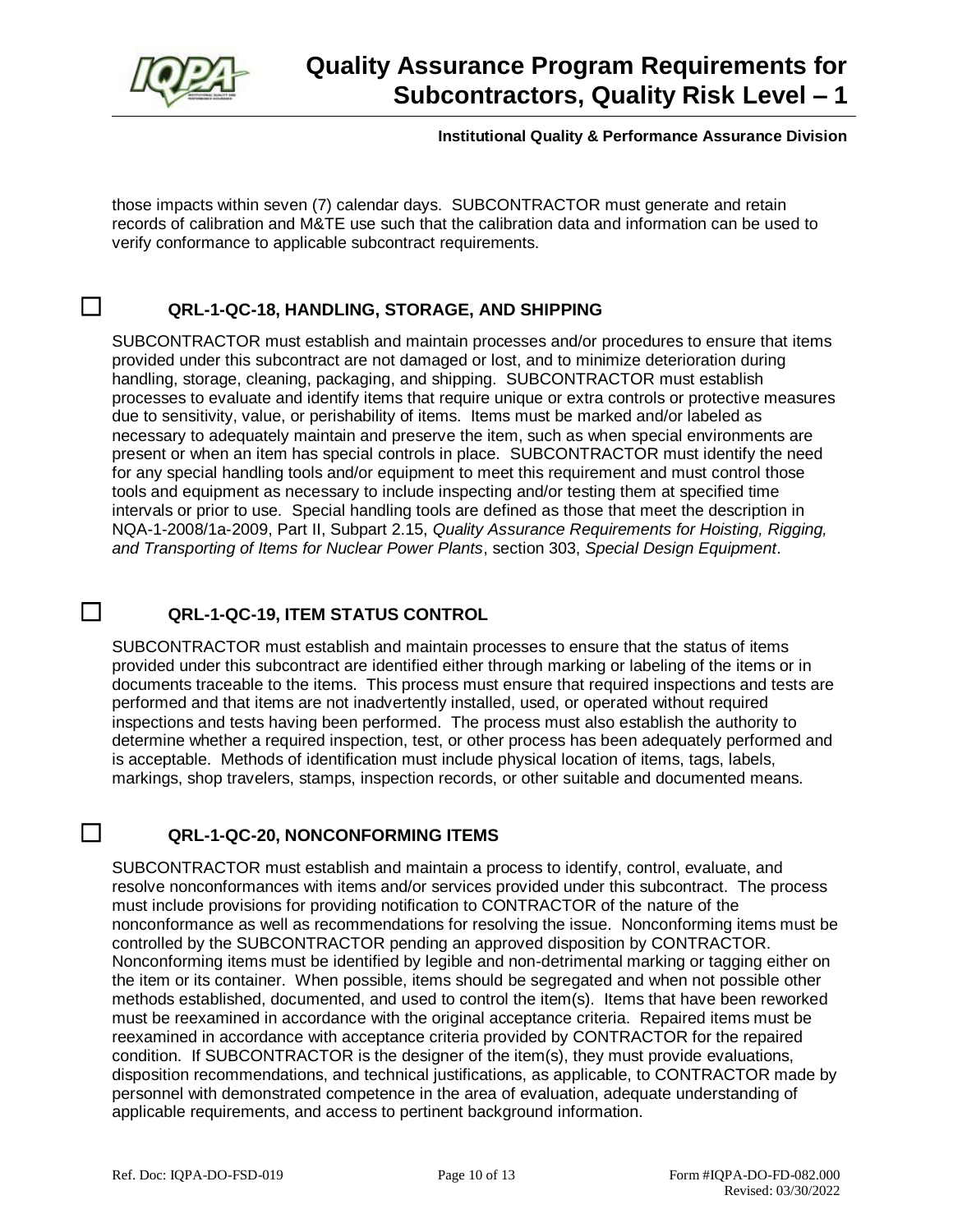

#### **Institutional Quality & Performance Assurance Division**

## ☐ **QRL-1-QC-21, CORRECTIVE ACTION AND CONTINUOUS IMPROVEMENT**

SUBCONTRACTOR must establish, implement, and maintain a process to identify conditions adverse to quality and correct them in a manner that precludes recurrence. This process must include provisions to determine if a condition adverse to quality may have impact on the quality of an item or service provided to CONTRACTOR. Should a condition adverse to quality have an impact on an item or service provided to CONTRACTOR, SUBCONTRACTOR must notify CONTRACTOR within seven (7) calendar days of the potential impacts to the item/service and any risks that are associated with the impacts. The cause of conditions adverse to quality must be determined and documented, and the cause must be determined and documented when the conditions adverse to quality may have significant impact on the quality of an item or service to be delivered to CONTRACTOR. Corrective actions must be established and documented to resolve the issue and preclude recurrence. Completion of corrective actions must be verified as defined in SUBCONTRACTOR's QA program.

SUBCONTRACTOR must establish a process for evaluating item characteristics, process implementation, and other quality related attributes of their items, services, and/or programs to identify areas which require improvement, or which do not meet requirements of CONTRACTOR procurement documents. This process must ensure that areas identified as needing improvement or not meeting requirements are evaluated for the cause of deficiencies, and that actions are taken to improve performance.

#### ☐ **QRL-1-QC-22, SUBCONTRACTOR OBLIGATION TO RESPOND TO CORRECTIVE ACTION REQUEST**

When SUBCONTRACTOR is notified by CONTRACTOR of a corrective action request, SUBCONTRACTOR must respond within thirty (30) calendar days with proposed corrective actions and anticipated completion dates. These will be reviewed by CONTRACTOR for acceptability and tracked to completion.

## ☐ **QRL-1-QC-23, QUALITY AFFECTING RECORDS**

SUBCONTRACTOR must establish a program to ensure that records of activities or attributes affecting the quality of items and/or services delivered to CONTRACTOR are documented, retained, and as necessary delivered to CONTRACTOR. The program must ensure that records are legible, complete, accurate, and traceable to the items or activities they represent. Methods for making changes to records must be established to ensure adequate review and authentication of the changes. Record requirements must be established in quality affecting procedures and documents and must include provisions for the minimum content and the authentication of the records. Once generated, records must be stored at a predetermined location by authorized personnel in a manner that will protect them from loss, damage, alteration, or destruction for the duration defined in the procurement documents. Use of dual location storage techniques or one-hour fire rated cabinets, which are certified by an accredited organization, are required for records storage. Should SUBCONTRACTOR identify the need to make change(s) to records previously submitted to CONTRACTOR, they must notify CONTRACTOR within seven (7) days with the details of the change(s).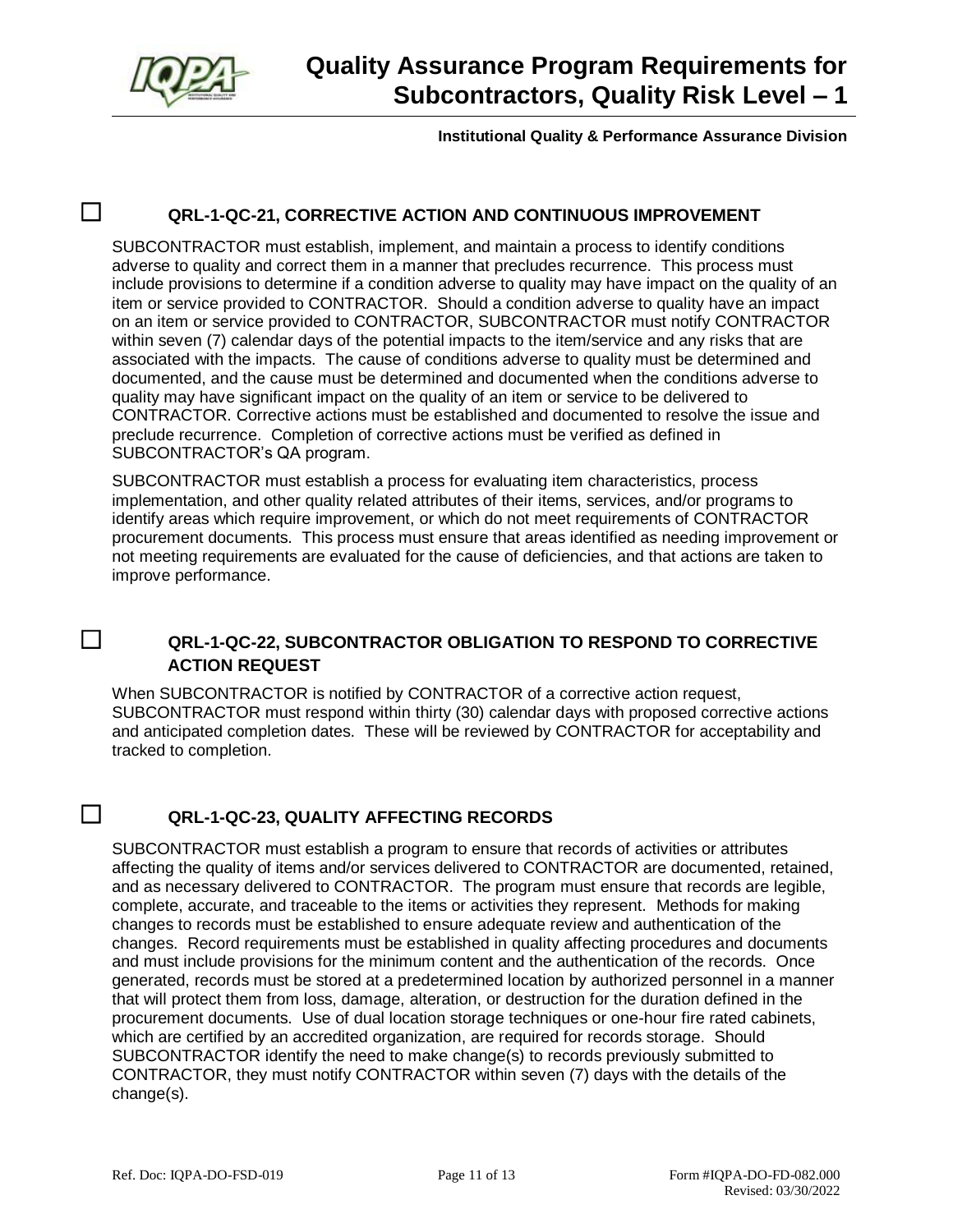

**Institutional Quality & Performance Assurance Division**

## ☐ **QRL-1-QC-24, RECORDS RETENTION PERIOD**

Quality records associated with this subcontract must be stored by SUBCONTRACTOR for a minimum duration from project completion as specified below and must be retrievable during that period. Quality records include any documentation that demonstrates that items/services provided under this subcontract meet requirements including implementation of SUBCONTRACTOR's QA program.

Specify retention period

#### ☐ **QRL-1-QC-25, AUDIT PERFORMANCE**

SUBCONTRACTOR must establish, document, and maintain programs and/or procedures to perform audits using qualified and certified personnel in accordance with ASME NQA-1-2008/1a-2009, Requirement 2, sections 300, 303-500. These programs and/or procedures must provide for the scheduling, preparation, planning, performance, reporting, and response to audits as described in ASME NQA-1-2008/1a-2009, Requirement 18.

#### ☐ **QRL-1-QC-26, COMMERCIAL GRADE DEDICATION SERVICES**

SUBCONTRACTOR must establish and implement processes for a Commercial Grade Dedication program in accordance with NQA-1-2008/1a-2009, Part II, Subpart 2.14, *Quality Assurance Requirements for Commercial Grade Items and Services*, sections 500 – 700, and section 800 excluding bullet (c) for items/services provided to CONTRACTOR under this subcontract as specified in subcontract documents. SUBCONTRACTOR must develop a dedication plan for each item, group of like items, or service to be dedicated. If critical characteristics and their acceptance criteria are specified in this contract, then dedication plans must use those critical characteristics and acceptance criteria. If the contract does not specify critical characteristics and acceptance criteria then SUBCONTRACTOR must use the specified or referenced design criteria to identify the critical characteristics and use the design parameters to determine the acceptance criteria and tolerances. Definitions for dedications are provided in NQA-1-2008/1a-2009, Part II, Subpart 2.14, section 101.

#### ☐ **QRL-1-QC-27, SOFTWARE ERROR REPORTING**

SUBCONTRACTOR must establish a process to ensure that any errors identified with software provided to CONTRACTOR are communicated to CONTRACTOR within seven (7) calendar days of identification. SUBCONTRACTOR must also establish, maintain, and provide to CONTRACTOR, a process for CONTRACTOR to communicate any potential errors to SUBCONTRACTOR for their evaluation.

#### ☐ **QRL-1-QC-28, COMMERCIAL GRADE TECHNICAL EVALUATION SERVICES**

Ref. Doc: IQPA-DO-FSD-019 Page 12 of 13 Form #IQPA-DO-FD-082.000 SUBCONTRACTOR must establish and implement processes for performing technical evaluations for Commercial Grade Dedications in accordance with NQA-1-2008/1a-2009, Part II, Subpart 2.14, *Quality Assurance Requirements for Commercial Grade Items and Services*, sections 300 – 500, and section 800 bullet (c) as specified in subcontract documents. Definitions for dedications are provided in NQA-1-2008/1a-2009, Part II, Subpart 2.14, section 101.

Revised: 03/30/2022